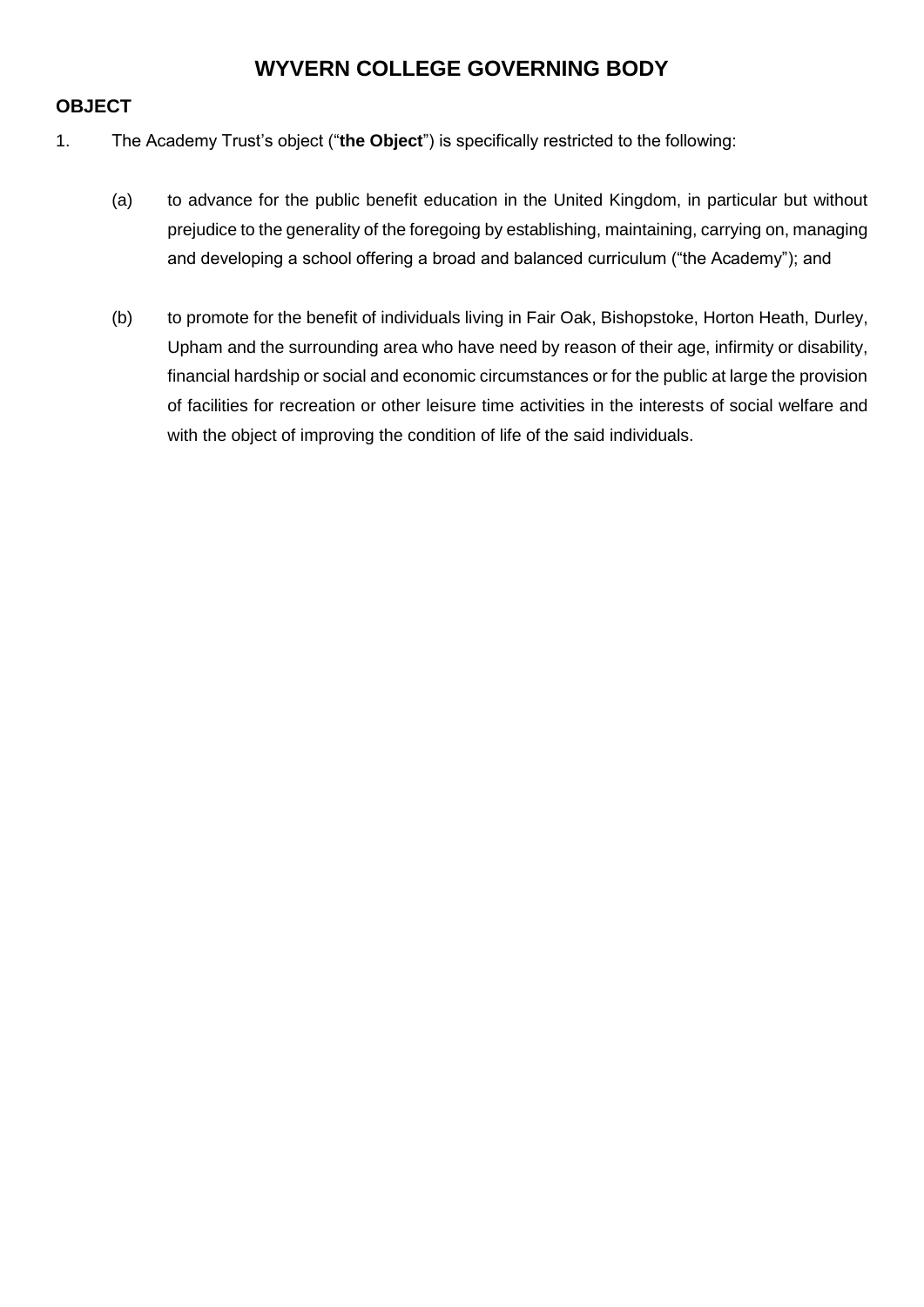## **CURRENT TRUSTEES & MEMBERS**

| <b>Name</b>            | <b>Type of Trustee/Member</b> | <b>Appointed/Renewed</b> | <b>Term Starts</b> | <b>Term Ends</b> | <b>Specific Role</b>       |
|------------------------|-------------------------------|--------------------------|--------------------|------------------|----------------------------|
| Ella Amber             | <b>Staff</b>                  | <b>FTB</b>               | 12/07/21           | 11/07/25         |                            |
| lan Clarke             | Member                        | n/a                      | 04/07/19           | N/A              | Health & Safety            |
| Nicholas Couldrey      | <b>Appointed Trustee</b>      | <b>Members</b>           | 29/06/21           | 28/06/25         |                            |
| <b>Martin Della</b>    | <b>Appointed Trustee</b>      | <b>Members</b>           | 29/06/21           | 28/06/25         | <b>Responsible Officer</b> |
| Angela Dorrington      | Member                        | n/a                      | 04/12/19           | N/A              |                            |
| Helen Douglas          | Member                        | n/a                      | 27/12/15           | N/A              |                            |
| James Gregory          | <b>Staff</b>                  | <b>FTB</b>               | 12/07/21           | 11/07/25         |                            |
| Helen Gunner           | <b>Appointed Trustee</b>      | <b>Members</b>           | 29/06/21           | 28/06/25         | Vice Chair                 |
| Leigh-Ann Harris       | <b>Parent Trustee</b>         |                          | 24/04/22           | 23/04/26         |                            |
| Karen Hercock          | <b>Appointed Trustee</b>      | <b>Members</b>           | 29/06/21           | 28/06/25         | <b>SEN</b>                 |
| Sarah Knight           | <b>Appointed Trustee</b>      | <b>Members</b>           | 29/06/21           | 28/06/25         | <b>DTG</b>                 |
| Sally MacLennan        | <b>Appointed Trustee</b>      | <b>Members</b>           | 29/06/21           | 28/06/25         | <b>Vice Chair</b>          |
| Sarah Roberts-Penn     | <b>Appointed Trustee</b>      | <b>Members</b>           | 29/06/21           | 28/06/25         |                            |
| <b>Ben Rule</b>        | Headteacher                   | <b>Members</b>           | 29/06/21           | 28/06/25         | Headteacher                |
| Lynda Smith            | <b>Appointed Trustee</b>      | <b>FTB</b>               | 12/07/21           | 11/07/253        | Chair                      |
| <b>Richard Stevens</b> | <b>Appointed Trustee</b>      | <b>Members</b>           | 29/06/21           | 28/06/25         |                            |
| Mike Thornton          | <b>Appointed Trustee</b>      | <b>Members</b>           | 29/06/21           | 28/06/25         |                            |
| John Verrico           | <b>Parent Trustee</b>         |                          | 30/11/21           | 29/11/25         |                            |
| Deb Tyler              | <b>Clerk</b>                  | n/a                      | 30/1/20            | N/A              | <b>Clerk</b>               |

### **Resigned in past 12 month:**

Helen Childs – Member – resigned 29/11/21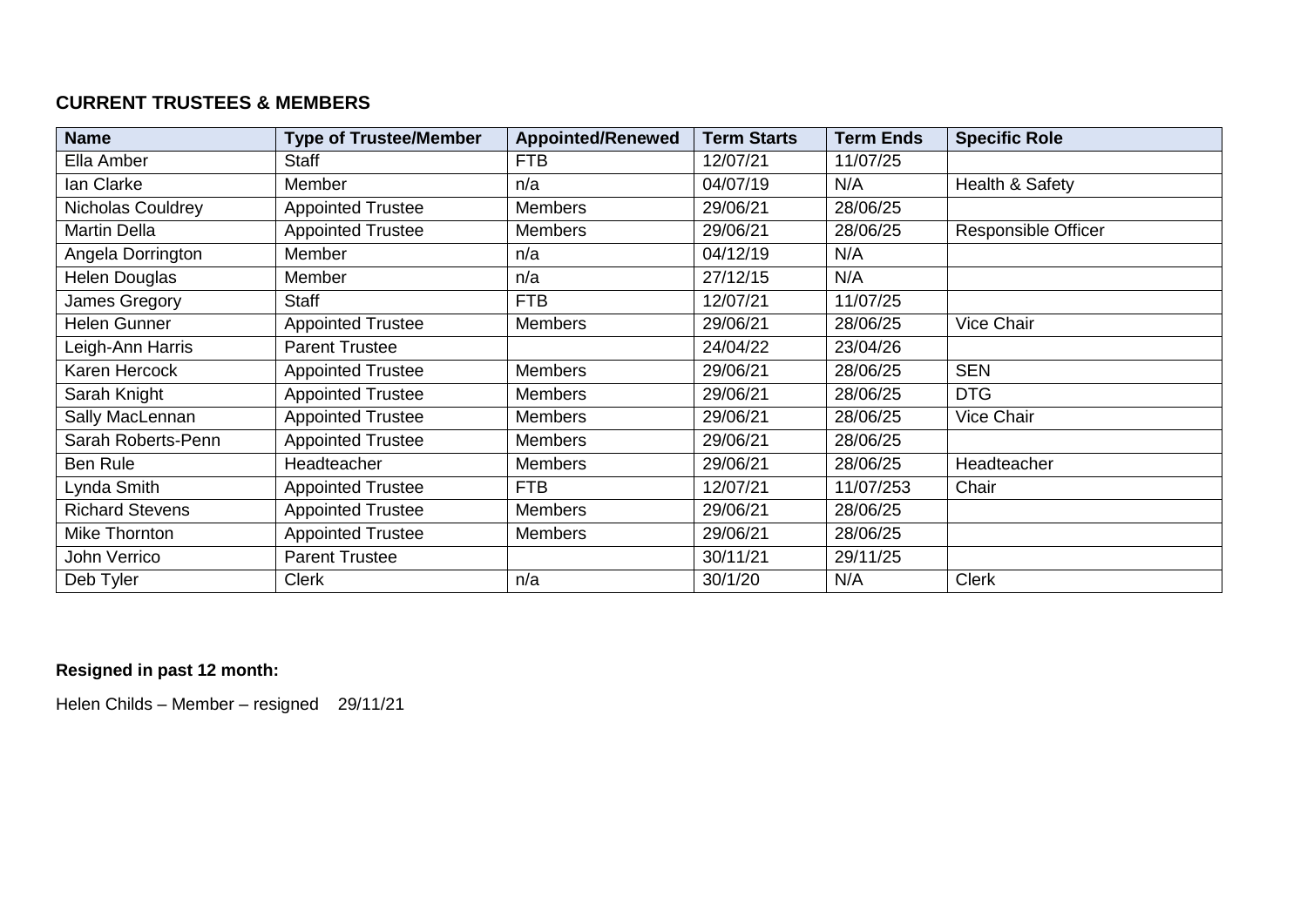## **TRUSTEES/MEMBERS - Register of Interests and links via relationship**

| <b>Member</b>                    | <b>Entity/Person</b>                                        | <b>Nature of interest</b>                                           |  |  |
|----------------------------------|-------------------------------------------------------------|---------------------------------------------------------------------|--|--|
| Mrs Ella Amber<br><b>Staff</b>   | Wyvern College                                              | Employee                                                            |  |  |
| Mrs Helen Childs                 | None                                                        | None                                                                |  |  |
| Mr Ian Clarke                    | Wyvern College Enterprise                                   | Director                                                            |  |  |
| Mr Nicholas Couldrey             | Eastleigh Borough Council                                   | Councillor                                                          |  |  |
|                                  | Fair Oak & Horton Heath Parish<br>Council                   | Councillor                                                          |  |  |
| Mr Martin Della                  | None                                                        | None                                                                |  |  |
| Mrs Angela Dorrington            | Knight Polson Ltd                                           | Former working relationship with HWB                                |  |  |
|                                  | Knight Polson Ltd                                           | Wyvern 10K Sponsor                                                  |  |  |
| Mrs Helen Douglas                | Fair Oak & Horton Heath PC                                  | Councillor                                                          |  |  |
|                                  | Peter Symonds College                                       | Teacher<br>Justice of the Peace                                     |  |  |
| Mr James Gregory<br><b>Staff</b> | <b>Wyvern College</b>                                       | Employee                                                            |  |  |
| Mrs Helen Gunner                 | Hampshire County Council                                    | Employee                                                            |  |  |
|                                  | <b>Stoke Park Junior School</b>                             | Relative is employee                                                |  |  |
| Leigh-Ann Harris                 | None                                                        | None                                                                |  |  |
| <b>Mrs Karen Hercock</b>         | Fair Oak Junior School                                      | Relative is governor                                                |  |  |
|                                  | Fair Oak & Bishopstoke Police                               | Relative is Neighbourhood Police<br>Sergeant.                       |  |  |
| Mrs Sarah Knight                 | None                                                        | None                                                                |  |  |
| Mrs Sally MacLennan              | <b>WRNS BT</b>                                              | <b>Grants Committee member</b>                                      |  |  |
|                                  | Wyvern College                                              | Member of Teaching Staff a close<br>friend                          |  |  |
| <b>Simon Mallindine RESIGNED</b> | <b>WRNS BT</b><br>Wyvern College                            | <b>Grants Committee member</b><br>Close friend of a member of staff |  |  |
| Mrs Sarah Roberts-Penn           | 1st Fair Oak Scouts                                         | Trustee                                                             |  |  |
|                                  | Wyvern College Enterprise                                   | <b>Director</b>                                                     |  |  |
| Mr Ben Rule                      | <b>Wyvern College</b>                                       | Employee                                                            |  |  |
| Headteacher                      | Wyvern College Enterprise                                   | Director                                                            |  |  |
| Ms Lynda Smith                   | Wyvern College Enterprise                                   | Director/Benefactor                                                 |  |  |
|                                  | Hamble Rotary and Private                                   | Benefactor                                                          |  |  |
| <b>Mr Richard Stevens</b>        | Wyvern College Enterprise                                   | Director                                                            |  |  |
| Mr Michael Thornton              | <b>Bishopstoke Parish Council</b>                           | Councillor                                                          |  |  |
|                                  | Eastleigh AWCA                                              | <b>Trustee</b>                                                      |  |  |
|                                  | 12th Eastleigh Scouts<br>Eastleigh Basics Bank, Bishopstoke | Chair<br>Volunteer                                                  |  |  |
|                                  | and Fair Oak Good Neighbours and<br>One Community           |                                                                     |  |  |
| Mr John Verrico                  | Fair Oak Junior School<br>Wyvern After School Club          | Governor                                                            |  |  |
| Mrs Deb Tyler                    | <b>Wyvern College</b>                                       | Spouse is employee<br>Employee                                      |  |  |
| <b>Clerk</b>                     | Compton All Saints Primary School                           | Employee                                                            |  |  |
|                                  |                                                             |                                                                     |  |  |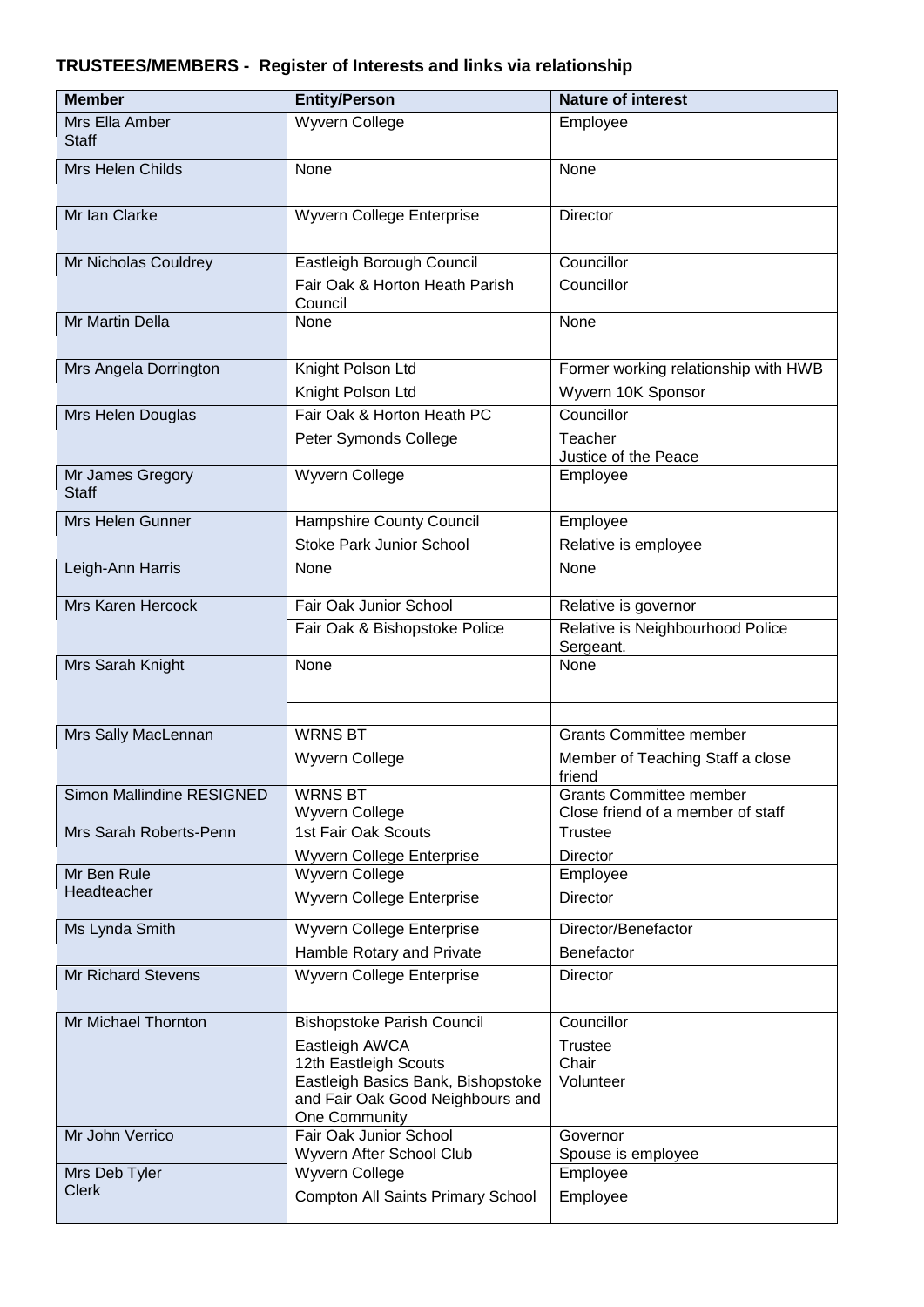# **COMMITEES**

### **Remit of Committees:**

| <b>PERSONNEL</b>            | Verifying that the procedures for the performance management of staff, the conduct<br>٠<br>and discipline of staff, staff grievance procedures and dealing with the capability of staff |
|-----------------------------|-----------------------------------------------------------------------------------------------------------------------------------------------------------------------------------------|
|                             | are effective and efficient                                                                                                                                                             |
|                             |                                                                                                                                                                                         |
|                             | Ratifying the framework for staff pay and conditions<br>٠                                                                                                                               |
|                             | To have regard for the requirements of the Equalities Act 2010 in respect of all<br>$\bullet$                                                                                           |
|                             | employees and gender pay gap.                                                                                                                                                           |
| <b>FINANCE &amp; AUDIT</b>  | Overseeing the financial performance of the organisation and making sure its money<br>$\bullet$                                                                                         |
|                             | is well spent.                                                                                                                                                                          |
|                             | Verifying the adequacy and effectiveness of the Academy Trust's risk management,<br>$\bullet$                                                                                           |
|                             | internal control and value for money systems and frameworks.                                                                                                                            |
| <b>CURRICULUM &amp;</b>     | Holding executive leaders to account for the educational performance of the<br>٠                                                                                                        |
| <b>STANDARDS</b>            | organisation and its pupils                                                                                                                                                             |
|                             | Receiving and questioning the rigorous analysis of pupil progress, attainment with<br>$\bullet$                                                                                         |
|                             | comparison against local and national benchmarks and over time;                                                                                                                         |
|                             | To have regard for the requirements of the Equalities Act 2010 in respect of all students.<br>٠                                                                                         |
| <b>CARE, GUIDANCE &amp;</b> | Verifying that the college is compliant with best practice in all aspects of safeguarding<br>$\bullet$                                                                                  |
| <b>SUPPORT</b>              |                                                                                                                                                                                         |
|                             | Ensuring that all students have access to appropriate pastoral care<br>٠                                                                                                                |
|                             | Supporting the development of provision for all vulnerable students.<br>٠                                                                                                               |
| <b>PAY</b>                  | Ensure the Pay Policy operates effectively and fairly.<br>٠                                                                                                                             |
|                             | Ensure any potentially adverse equality/discriminatory impact is avoided/reduced and,<br>$\bullet$                                                                                      |
|                             | where unavoidable, justified.                                                                                                                                                           |
|                             |                                                                                                                                                                                         |

#### **COMMITTEE MEMBERSHIP OF PRESENT TRUSTEES/MEMBERS**

|                        | <b>Personnel</b>          | <b>Finance</b><br>& Audit | <b>Curriculum</b><br>& | Care,<br>Guide, | <b>Members</b>            | Pay              |
|------------------------|---------------------------|---------------------------|------------------------|-----------------|---------------------------|------------------|
|                        |                           |                           | <b>Standards</b>       | <b>Support</b>  |                           |                  |
| <b>Ben Rule</b>        | X                         | X                         | X                      |                 | $\mathsf{X}$              |                  |
| Ella Amber             |                           |                           |                        | X               |                           |                  |
| Nicholas Couldrey      |                           |                           |                        | $\mathsf{x}$    |                           |                  |
| <b>Martin Della</b>    |                           |                           | X                      |                 |                           |                  |
| James Gregory          |                           |                           | X                      |                 |                           |                  |
| <b>Helen Gunner</b>    | X                         |                           |                        |                 |                           |                  |
| Leigh-Ann Harris       |                           |                           |                        |                 |                           |                  |
| Karen Hercock          | $\mathsf{X}$              |                           |                        | <b>Chair</b>    | $\boldsymbol{\mathsf{X}}$ | $\boldsymbol{X}$ |
| Sarah Knight           |                           | $\boldsymbol{X}$          |                        | X               |                           |                  |
| Sally McLennan         | $\boldsymbol{\mathsf{X}}$ |                           |                        |                 |                           |                  |
| Sarah Roberts-Penn     |                           | <b>Chair</b>              |                        |                 | $\boldsymbol{\mathsf{X}}$ |                  |
| Lynda Smith            |                           | X                         | <b>Chair</b>           |                 | $\mathsf{X}$              | X                |
| <b>Richard Stevens</b> |                           | $\mathbf{x}$              |                        |                 |                           | X                |
| Mike Thornton          | <b>Chair</b>              |                           |                        |                 | $\boldsymbol{X}$          | X                |
| John Verrico           |                           |                           |                        |                 |                           |                  |
| *Helen Childs          |                           |                           |                        | X               | $\boldsymbol{X}$          |                  |
| lan Clarke             |                           | $\boldsymbol{\mathsf{X}}$ |                        |                 | X                         |                  |
| Angela Dorrington      |                           |                           |                        |                 | X                         |                  |
| <b>Helen Douglas</b>   |                           |                           |                        |                 | <b>Chair</b>              |                  |

\*resigned in past 12 months